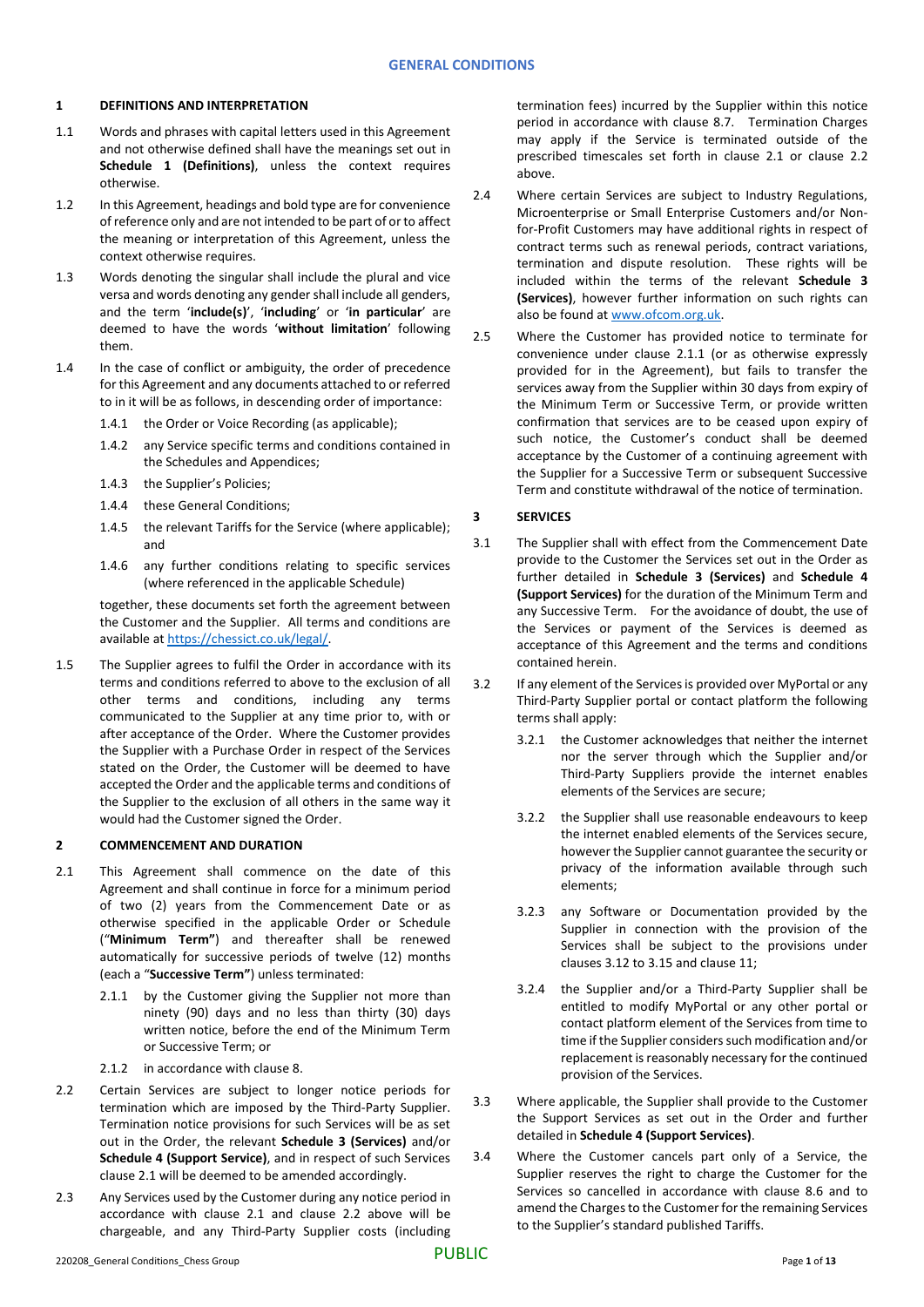## **SUPPLIER OBLIGATIONS**

- 3.5 The Supplier shall provide the Services in accordance with the terms of this Agreement and the Services will be performed:
	- 3.5.1 with all due skill, care and diligence;
	- 3.5.2 in compliance with the Service Levels and Good Industry Practice; and
	- 3.5.3 so as to conform with all Applicable Law relating to the provision of the Services.
- 3.6 The Supplier will not be liable under this clause [3](#page-0-0) or be required to remedy any problem arising from or caused by the Customer's use of the Services in a manner other than in accordance with this Agreement or as directed by the Supplier.
- 3.7 The Supplier does not warrant, guarantee or represent that the Services will be continuously available or free from errors and interruptions and the Supplier may be dependent upon Third-Party Suppliers when providing the Services.
- 3.8 The Supplier shall be entitled to restrict access to Services , if required, at the sole discretion and opinion of the Supplier, for the safety of the Customer Network, to maintain integrity of the Service, in particular to prevent serious malfunction of the Services, Equipment, Software and any stored information or data. Any restrictions shall be kept to a minimum and the Supplier shall use commercially reasonable endeavours to notify the Customer in advance of such restrictions.
- 3.9 Notwithstanding any other provisions of this Agreement but subject to clause 9.2, the Supplier shall not be liable to the Customer in contract, tort (including negligence) or otherwise for the actions of any Third-Party Supplier that affect or otherwise impact upon the provision of the Services.

# **CUSTOMER OBLIGATIONS**

- 3.10 The Customer shall be responsible for the safe keeping and proper use of the Services and Equipment and the Customer undertakes in particular:
	- 3.10.1 to use the Services in accordance with the terms of this Agreement, manufacturers recommendations and any reasonable operating instructions as may be notified to the Customer by the Supplier from time to time;
	- 3.10.2 to use the Services in accordance with the Supplier's Fair Use Policy and Acceptable Use Policy;
	- 3.10.3 to comply with Applicable Law and Good Industry Practice;
	- 3.10.4 not to allow any unauthorised connection, gateway or access to the Services and/or Equipment for any purpose other than that for which the Services and/or Equipment is provided;
	- 3.10.5 not to use the Services and to procure that none of its employees use the Services to transmit or receive any material which is defamatory, offensive or of an abusive or menacing character or otherwise is in breach of this Agreement;
	- 3.10.6 not to use the Services fraudulently or in connection with a criminal offence or in any way that is unlawful;
	- 3.10.7 provide such reasonable assistance to and not to impede the Supplier in the performance of its obligations under this Agreement; and
	- 3.10.8 at its own expense, obtain all relevant licences, permissions, authorisations, registrations and approvals required in connection with or necessary for the use of the Services from the appropriate legislative, regulatory or advisory body and shall provide copies of the same upon reasonable request.

### **SITE ACCESS, PREPARATION AND INSTALLATION**

- 3.11 To enable the Supplier to comply with its obligations under this Agreement the Customer shall:
	- 3.11.1 allow or procure permission for the Supplier during Normal Working Hours to have reasonable access to the Site and the connection points or, where network connection services form part of the Services, such location on the Site and/or any neighbouring property as the Supplier reasonably requires and the Customer shall at all times provide such reasonable assistance as the Supplier requests;
	- 3.11.2 prepare the Customer Network for installation of the Services, unless otherwise specified in the Order, by ensuring that it is fully configured in accordance with the Supplier's technical specifications;
	- 3.11.3 where required, provide a continuous mains electricity supply and connecting points;
	- 3.11.4 where at the request of the Customer, the Supplier carries out work outside of Normal Working Hours, the Customer shall be responsible for the Supplier's reasonable additional charges;
	- 3.11.5 at its own expense, obtain all permissions, licences, waivers, consents, registrations and approvals reasonably required and comply with all Applicable Law necessary for the provision of the Services and installation of the Equipment;
	- 3.11.6 take all reasonable steps to provide a suitable and safe working environment on the Site and notify the Supplier in writing of any health and safety rules and regulations and security requirements that apply to the Site;
	- 3.11.7 shall not knowingly or recklessly transmit any material which contains software viruses, or any computer codes, files or programs designed to interrupt, damage, destroy or limit the functionality of any computer software or hardware; and
	- 3.11.8 at its own expense, prepare and maintain during the term of this Agreement the Site, the Equipment, the environmental conditions of the Site and Equipment and as otherwise the Supplier may reasonably require.

## **THIRD-PARTY SOFTWARE**

- <span id="page-1-0"></span>3.12 Where the Supplier makes available Third-Party Software for the Customer to use with the Services, the Customer shall be required to enter into an End User licence agreement in the form set out at any web-link or other location that the Supplier or the supplier of the Third-Party Software may notify the Customer, as amended or supplemented from time to time ("**EULA**").
- 3.13 By accepting the terms of the EULA, the Customer agrees to observe and comply with it for any and all use of the Services. If the Customer does not comply with the EULA, the Supplier and/or the supplier of the Third-Party Software may restrict or suspend the Services upon reasonable notice.
- 3.14 Where a EULA has not, for any reason, been entered into for any Third-Party Software made available to the Customer by the Supplier, the Customer acknowledges and agrees that they shall comply with the obligations set out in clause 11.6 to 11.9 inclusive in respect of any Third-Party Software.
- <span id="page-1-1"></span>3.15 All EULA and rights to use the Third-Party Software shall automatically terminate on termination of this Agreement in accordance with claus[e 11.6.2.](#page-8-0)

**CUSTOMER NETWORK**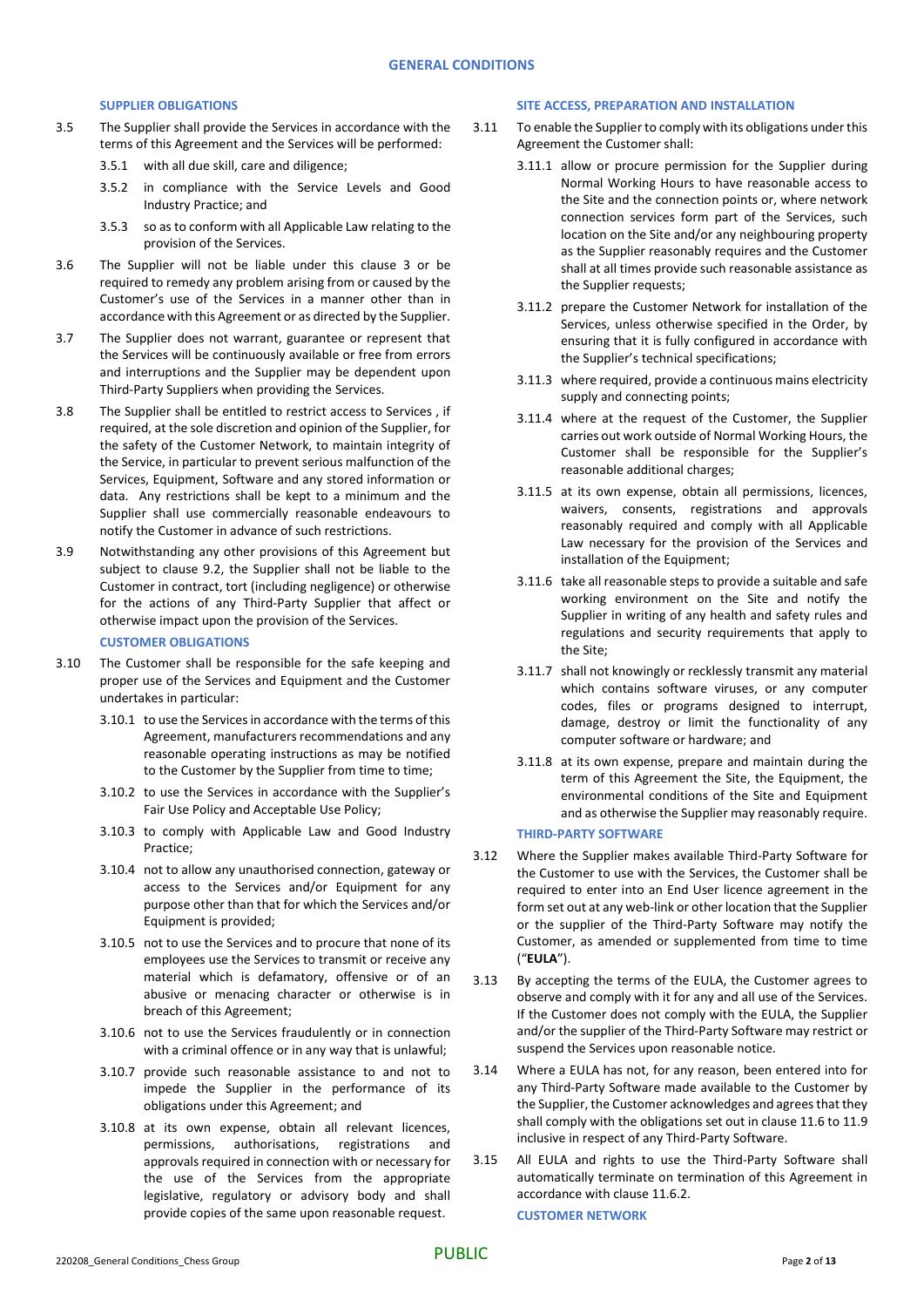- 3.16 If the Supplier is unable to configure the Services due to the Customer Network not being ready to connect to the Services or the Supplier discovers that the pre-defined infrastructure and/or configuration agreed with the Customer is not accurate or is incorrect and additional works are required, then the Customer shall be liable to the Supplier for any and all costs and expenses (including Third-Party Supplier costs and expenses) incurred by the Supplier as a result of any Professional Services undertaken to reconfigure the Customer Network and/or any cancelled or rescheduled engineer visit.
- <span id="page-2-0"></span>3.17 Where applicable, or as specified in the Order, the provision of Services may be subject to a survey of the Site and/or engineering visit by the Supplier to ensure that the Site and/or the Customer Network is in accordance with the Supplier's technical specifications, the Customer shall:
	- 3.17.1 allow the Supplier, its subcontractors and/or Third-Party Supplier to carry out a survey of the Site to assess suitability of the Customer Network for the provision of Services in accordance with **Schedule 3 (Services)**;
	- 3.17.2 be responsible for the Supplier's reasonable additional charges where a survey of the Site is carried out, including the costs of the survey, provisioning, engineering and all other costs and expenses associated with any Professional Services, including but not limited to Third-Party Supplier costs and expenses associated with ensuring that the Site is suitable for the provision of the Services; and
	- 3.17.3 at its own discretion, request the Supplier, its subcontractors and/or Third-Party Supplier to submit a proposal to reprogram and/or remove existing Customer Equipment, upgrade or reconfigure the Customer Network to ensure technical compatibility which is necessary for the provision of the Services.

For the avoidance of doubt, any additional works agreed between the Parties under this claus[e 3.17](#page-2-0) shall be subject to a further charge.

#### **SERVICE LIMITATIONS**

- 3.18 The Customer acknowledges and agrees that there may be technical or geographical limitations which restrict or prevent installation and/or provision of the Services, some of which may not be identified until the Services have been installed, and the Supplier shall notify the Customer as soon as reasonably practicable of any limitations affecting the provision of the Services or inability to provide the Service, the performance of the Services and its effect on other services or Equipment.
- 3.19 The Customer acknowledges and accepts that:
	- 3.19.1 the Supplier cannot guarantee and does not warrant that the Services will be free from interruptions or will be free from service faults;
	- 3.19.2 there may be degradations of the quality of the Service due to matters beyond the reasonable control of the Supplier; and
	- 3.19.3 the Supplier may change the technical specification of the Services or interrupt the Services to maintain the quality of the Services, for operational or health and safety reasons, or where there is an emergency.
- 3.20 The Supplier shall use reasonable endeavours to keep such restrictions and/or limitations to a minimum and shall use commercially reasonable endeavours to notify the Customer in advance of such restrictions and/or limitations, however the Supplier shall not be liable for any loss or damage incurred by

the Customer should the Services be interrupted or restricted from time to time.

**SERVICE AMENDMENTS**

- 3.21 Throughout the Term of the Agreement the Customer may, subject to notifying the Supplier as soon as reasonably practicable, request;
	- 3.21.1 to move or transfer Services and/or Equipment to a new Site;
	- 3.21.2 configuration changes; or
	- 3.21.3 material change to the Service, including but not limited to the addition, upgrade and/or removal of a Service.
- 3.22 If a new installation, configuration changes or moving Site involves the visit of an engineer to facilitate it, the Customer shall be responsible for the costs incurred by the Supplier for the appointment of the engineer together with an administration fee in respect of additional works required to be undertaken by the Supplier to complete the necessary works. Such activity shall be chargeable as a MACD Service.
- 3.23 Where the Customer requests to transfer or move Services and/or Equipment to a new Site or a material change to the Services during the Minimum Term, the Customer and the Supplier will agree an additional Order, which will include a new Minimum Term and the Supplier may at its sole discretion apply early Termination Charges to the existing Services.

## **4 EQUIPMENT**

## **CUSTOMER EQUIPMENT**

- <span id="page-2-1"></span>4.1 The Customer shall be responsible for the provision, installation, configuration, monitoring, support and management of any Customer Equipment connected to or used in the provision of Services and the Customer hereby agrees that:
	- 4.1.1 all Customer Equipment shall be connected at the applicable points and adequately protected against viruses and other breaches of security;
	- 4.1.2 any Customer Equipment connected to or used for the Services shall at all times be connected and shall be technically compatible with the Service, and shall conform to Quality Standards and/or Applicable Law;
	- 4.1.3 it shall maintain the Customer Equipment in good operating condition, subject to normal wear and tear and shall undertake repairs and preventative maintenance on the Customer Equipment in accordance with the manufacturer's instructions, including warranty terms and conditions, to maintain the Customer Equipment to its published specifications, unless otherwise included in **Schedule 4 (Support Services)** which are being provided by the Supplier; and
	- 4.1.4 the Supplier shall not be under any obligation to connect or keep connected the Customer Equipment if it does not comply with clause [4.1.1](#page-2-1) or if in the reasonable opinion of the Supplier such connection is likely to cause death, personal injury, damage or to impair the quality of the Services.
- 4.2 Clause 4.1 shall not apply where the Supplier provides Support Services but only to the extent that the obligations stated in clause 4.1 is within the scope of the Supplier's obligations as detailed in **Schedule 4 (Support Services)**.

**HARDWARE**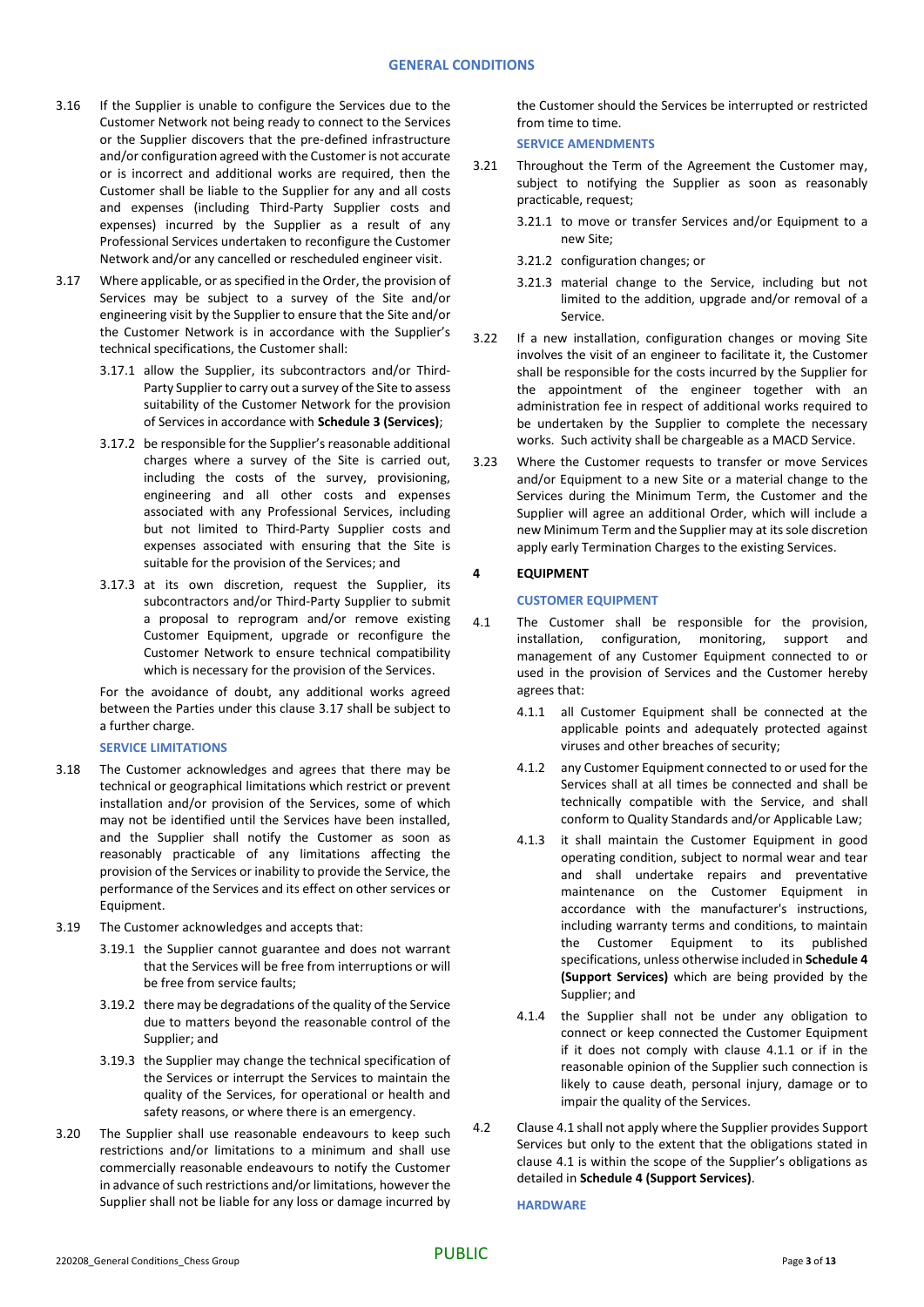- 4.3 The quantity, quality and description of and any specification for the Hardware shall be those as further described in the Order or Third-Party Suppliers and/or manufacturers technical and operational instructions as may be amended from time to time.
- 4.4 The Supplier shall use commercially reasonable endeavours to deliver the Hardware to the Customer on the date and to the address specified in the Order, if no date is specified, within a reasonable period from the date of this Agreement. However, time shall not be of essence in respect of any delivery of Hardware.
- 4.5 Risk in and liability forthe Hardware shall pass to the Customer on delivery of each item thereof, however title to the Hardware shall not pass to the Customer until the Customer has paid the Supplier in full for the Hardware.
- 4.6 The Supplier shall warrant that upon delivery and for a period of twelve (12) months from the date of delivery "**Warranty Period**" the Hardware shall:
	- 4.6.1 conform in all material respects with the description
	- 4.6.2 be free from material defects in design, material and workmanship; and
	- 4.6.3 be of satisfactory quality

where additional warranties are provided by Third-Party Suppliers and/or manufacturers of the Hardware, the Supplier shall use reasonable endeavours to notify the Customer as soon as reasonably practicable.

- 4.7 The Customer shall be responsible for installing and supporting the Hardware, unless otherwise specified in the Order or where installation and support is provided by way of Professional Services or Support Services being provided by the Supplier and the Supplier shall not be liable for any loss or damage caused by or repairs required as a result of, installation or misuse of, or damage to any Hardware.
- 4.8 The Customer hereby agrees that it shall maintain the Hardware in good operating condition, subject to normal wear and tear and shall undertake repairs and preventative maintenance on the Hardware in accordance with the manufacturer's instructions, including warranty terms and conditions, to maintain the Hardware to its published specifications, unless otherwise included in **Schedule 4 (Support Services)** which are being provided by the Supplier.

# **RENTAL EQUIPMENT**

- 4.9 The Customer hereby agrees:
	- 4.9.1 the Rental Equipment shall at all times remain the property of the Supplier, its subcontractors and/or Third-Party Supplier and the Customer shall (if applicable) enter into a separate lease agreement with the Supplier or a Third-Party Supplier for the provision of Rental Equipment;
	- 4.9.2 only to use the Rental Equipment for the provision of the Services and at all times comply with the terms and conditions of the applicable rental agreement, together with the manufacturer's recommendations and all reasonable instructions from the Supplier in relation to its connection, use, monitoring and support;
	- 4.9.3 it shall maintain the Rental Equipment in good operating condition, subject to normal wear and tear and shall undertake repairs and preventative maintenance on the Rental Equipment in accordance with the manufacturer's instructions, including warranty terms and conditions, to maintain the Rental

Equipment to its published specifications, unless otherwise included in **Schedule 4 (Support Services)** which are being provided by the Supplier; and

4.9.4 on expiry or termination of this Agreement, the Customer, where expressly stated within the separate lease agreement, shall return at its own cost, all Rental Equipment, in accordance with the terms and conditions of the separate lease agreement and in good operating condition, subject to reasonable wear and tear to the Supplier, its subcontractors and/or Third-Party Supplier.

## **ANCILLARY EQUIPMENT**

- 4.10 Where the Supplier has provided the Customer with the Ancillary Equipment necessary for the provision of the Service without charge, the Customer hereby agrees that:
	- 4.10.1 the property in and ownership of Ancillary Equipment at all times remain the property of the Supplier, its subcontractors and/or Third-Party Supplier;
	- 4.10.2 risk in and liability of Ancillary Equipment passes to the Customer on delivery and during the Minimum Term and any Successive Term and the Customer must insure Ancillary Equipment in respect of all relevant risks from delivery;
	- 4.10.3 it shall maintain the Ancillary Equipment in good operating condition, subject to normal wear and tear and shall undertake repairs and preventative maintenance on the Ancillary Equipment in accordance with the manufacturer's instructions, including warranty terms and conditions, to maintain the Ancillary Equipment to its published specifications, unless otherwise included in **Schedule 4 (Support Services)** which are being provided by the Supplier;
	- 4.10.4 the Supplier has the right to assign or transfer any rights (including but not limited to security interest and/or encumbrance) to Ancillary Equipment without the Customer's consent;
	- 4.10.5 the Supplier reserves the right to modify, upgrade, replace or introduce new technologies and/or Ancillary Equipment during the term of this Agreement;
	- 4.10.6 it must not, nor permit any other person, to sell, let, transfer, dispose of, mortgage, charge, move, add to, modify, repair, service, tamper with or in any way interfere with Ancillary Equipment;
	- 4.10.7 it shall be liable to the Supplier for any loss or damage to Ancillary Equipment, except where the loss or damage is caused by Supplier's negligence, and shall indemnify the Supplier for costs in repairing or replacing Ancillary Equipment;
	- 4.10.8 the Supplier does not provide any warranty in respect of the Ancillary Equipment but, where possible, will provide the Customer with the benefit of any manufacturer's warranty;
	- 4.10.9 upon expiry or termination, the Supplier shall be entitled to:
		- (a) require the Customer (at Customer's cost and risk) immediately return Ancillary Equipment to the Supplier, its subcontractors or and/or Third-Party Supplier; or
		- (b) enter the Site to recover the Ancillary Equipment.
		- 4.11 Notwithstanding the expiry or earlier termination of this Agreement for any reason whatsoever, the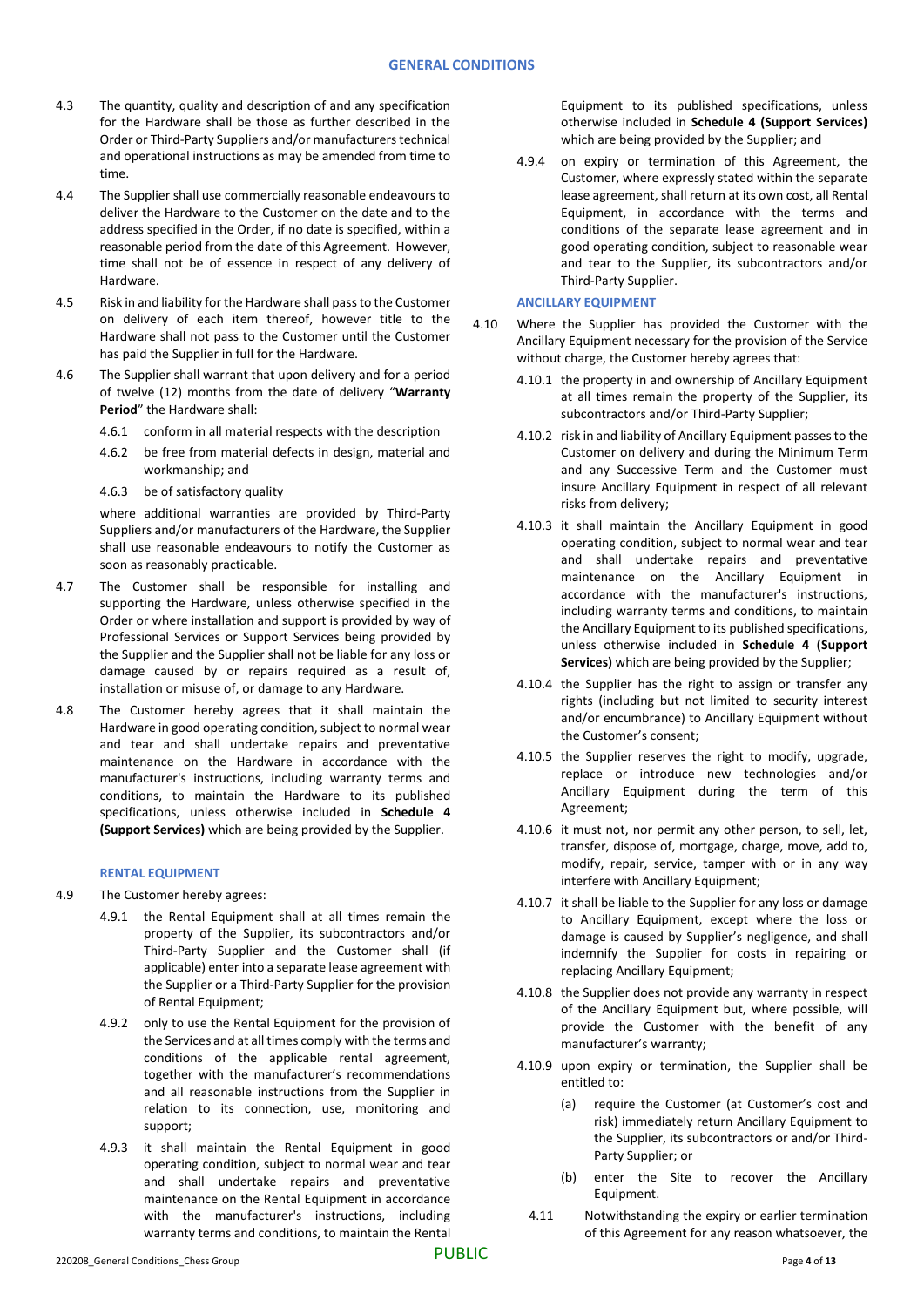Supplier shall have no obligation to remove the Ancillary Equipment from the Site. In such circumstances, the Customer shall be responsible for its disposal and any associated costs.

4.12 Where the Customer fails to (i) return Ancillary Equipment and/or (ii) facilitate collection of the Ancillary Equipment by the Supplier within 30 days of the request by the Supplier, the Customer will be in breach of the Agreement. In this case the Supplier shall be entitled to charge the Customer a sum equal to the value of the Ancillary Equipment at the date it should have been returned assuming it was kept in good condition and used properly as envisaged by this Agreement ("**Non-Return Charge**"). The Supplier shall be entitled to invoice the Non-Return Charge and will provide reasonable notice for payment.

#### **HARDWARE FREE OF CHARGE**

- 4.13 Where the Supplier provides the Customer with Hardware free of charge (as stated on the Order), the Supplier is providing the Hardware in consideration for the Customer fulfilling its contractual commitments as set out in the Agreement including but not limited to
	- 4.13.1 paying all Charges due to the Supplier; and
	- 4.13.2 achieving any minimum commitments such as Minimum Term, Minimum Spend or other commitment agreed between the Supplier and Customer.
- 4.14 Where the Customer fulfils its commitments as detailed at clause 4.12, then upon expiry or termination of the Agreement, title to the Hardware shall pass to the Customer.
- 4.15 In the event the Customer does not fulfil its commitments to the Supplier as detailed at clause 4.12, the Customer shall be required to return the Hardware to the Supplier upon expiry or termination of the Agreement. Should the Customer fail to return the Hardware within 30 days of a request by the Supplier, the Supplier shall be entitled to invoice the Customer a sum equal to the value of the Hardware as at the date it should have been returned which shall be payable in accordance with clause 6.
- 4.16 For the avoidance of doubt, paragraphs 4.2 to 4.8 apply in relation to Free of Charge Hardware in addition to paragraphs 4.13 to 4.15 above.

## <span id="page-4-0"></span>**5 SECURITY AND PASSWORDS**

- 5.1 The Customer acknowledges and agrees that it is the sole responsibility of the Customer to set up and maintain appropriate security measures for use of the Services and/or Equipment, including but not limited to:
	- 5.1.1 protecting all passwords and mitigating exposure to any suspected or known security breach by resetting passwords, requesting that accounts are disabled and reporting incidents to the Supplier;
	- 5.1.2 maintaining security and confidentiality of authentication details for online service portals and other services;
	- 5.1.3 employing security devices, including virus checking software;
	- 5.1.4 adequate resilience to protect against loss or connectivity of Services, such as backing up all data, disaster recovery procedures and appropriate power supply; and
- 5.1.5 secure implementation and management of the Customer's systems including any Customer Equipment to identify and mitigate exposure to theft, fraud and/or deception.
- 5.2 Where the Customer is or becomes aware of any matters which it knows or ought reasonably to be expected to know constitutes a threat or breach of security, theft, fraud and/or deception (whether actual or attempted) in relation to the use of the Services and/or Equipment, the Customer will immediately advise the Supplier of such matters and where necessary shall report such incidents to the Police.
- 5.3 The Customer agrees to indemnify and keep the Supplier indemnified for any costs, losses or damages suffered or incurred by the Supplier arising out of or in connection with any claim made or threatened against the Supplier by a third party arising from any Fraudulent Activity due to the Customer's breach of this clause [5,](#page-4-0) including any costs or expenses reasonably incurred by the Supplier in investigating any such Fraudulent Activity.

#### **6 CHARGES AND PAYMENT**

- 6.1 Unless otherwise stated in **Schedule 3 (Services), Schedule 4 (Support Services)** or the Order, Charges for the Services and/or Equipment will be charged in accordance with applicable Tariffs and the Supplier shall invoice the Customer electronically for the Charges payable under this Agreement, unless otherwise specified in writing by the Supplier.
- 6.2 The Customer acknowledges and agrees that where the Services (or any part thereof, including each Site) are being upgraded or replaced with a different Service, the Supplier shall reserve the right to Charge the Customer for both the existing Services, where they remain Connected and the new Services from the Commencement Date.
- <span id="page-4-1"></span>6.3 The Customer shall pay all Charges in accordance with the payment terms stated on the invoice, if not stated then, within thirty (30) days of the Commencement Date.
- 6.4 Unless otherwise stated all amounts due from the Customer to the Supplier under this Agreement shall be paid within seven (7) days of receipt of the Supplier's invoice.
- 6.5 Subject to clause 6.17, the Customer agrees to pay the Supplier in full, without any set-off, counterclaim or deduction, all sums due to the Supplier under this Agreement.
- 6.6 All amounts payable by the Customer under this Agreement are exclusive of value added tax, which the Customer shall be additionally liable to pay the Supplier.
- 6.7 The Customer shall be responsible for all Charges, unless otherwise stated in **Schedule 3 (Services)**, for the use of the Services, by either the Customer or any third party who has gained access to the Services, with or without the Customer's knowledge and consent or other Fraudulent Activity in connection with the use of the Services provided under this Agreement.
- 6.8 The Customer may request a paper invoice or an alternative payment method to direct debit, subject to payment of a reasonable administration fee. Invoices paid by credit card shall incur an additional charge of 1.8% of the payment value.
- 6.9 The Customer acknowledges and agrees that the Supplier can vary the amount, frequency and time of any direct debit to such level as the Supplier deems reasonably appropriate to:
	- 6.9.1 take account of either an increase or decrease in the provision of the Services;
	- 6.9.2 to reduce such indebtedness of the Customer to the Supplier, and/or;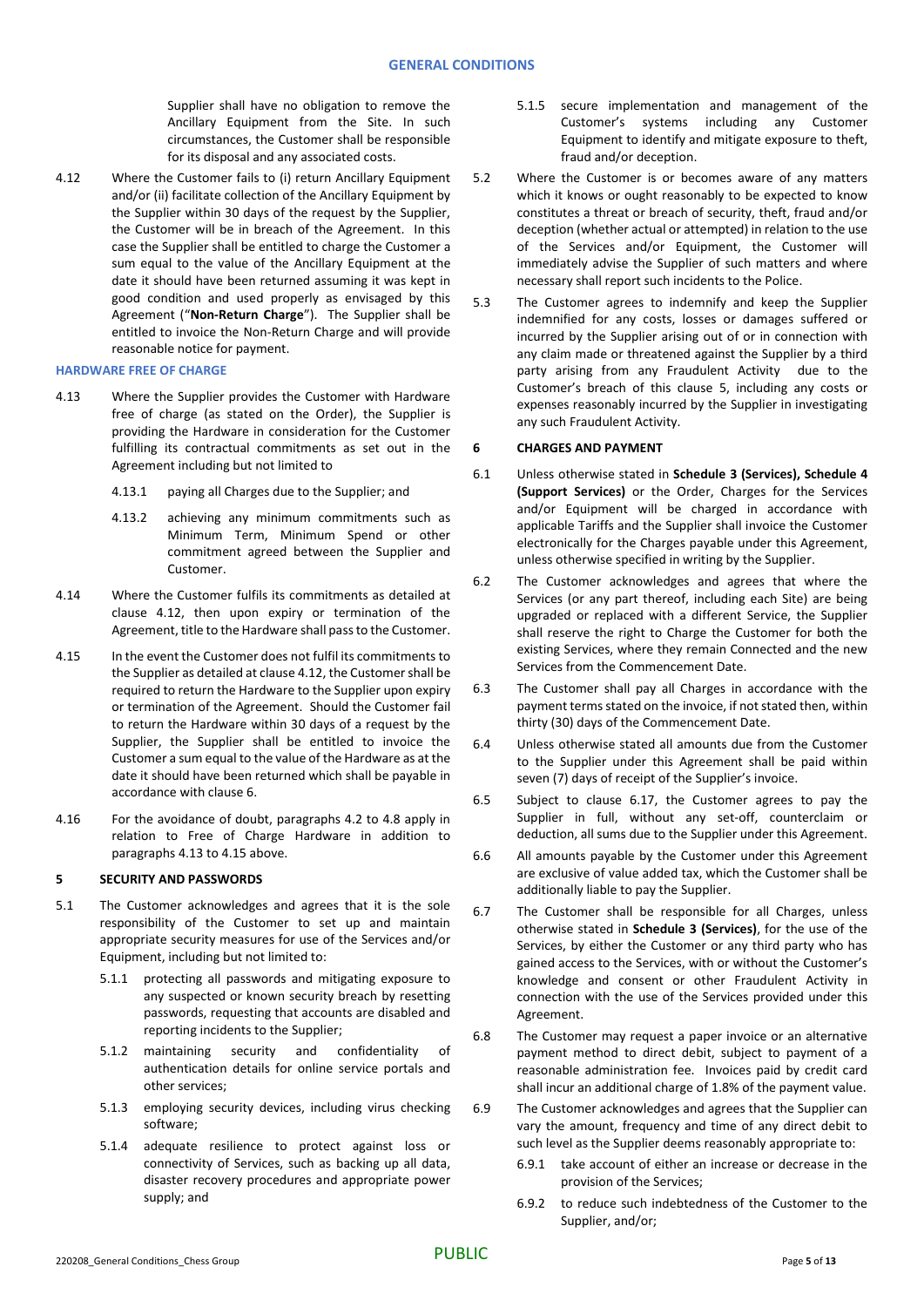6.9.3 such other operational matter effecting the Service as the Supplier shall in its discretion deem reasonable.

The Supplier shall notify the Customer of such variation by giving not less than five (5) Working Days written notice, such notice to be given either on the invoice or on [https//chessict.co.uk](http://www.chessict.co.uk/) and continued use of the Service is deemed acceptance of the variation.

- <span id="page-5-2"></span>6.10 The Supplier may vary the Charges at any time by notifying the Customer by post, email, on the Chess Customer Portal, on the Customer's invoice or on [www.chessict.co.uk](http://www.chessict.co.uk/) and the revised Charges will apply to all Services provided thirty (30) days after the effective date of the notice.
- 6.11 The Supplier may invoice the Customer for any Services used under this Agreement at any time following the date on which the Services were used.
- 6.12 The Charges payable shall be calculated by reference to data recorded by Chess or its Third-Party Supplier and not by reference to any data recorded by the Customer. Chess shall be entitled to estimate the Charges where relevant data is not available to Chess in a timely manner and such estimated Charges will be reconciled on a subsequent invoice.

## **CREDIT LIMIT/SECURITY**

- 6.13 The Supplier may carry out a credit check on the Customer at any time, prior to the Customer and Supplier entering into this Agreement, and throughout the term of this Agreement where there is:
	- 6.13.1 a material adverse change in the financial position of the Customer; or
	- 6.13.2 recent or subsequent non-payment or partial nonpayment.
- 6.14 The Supplier may impose a Credit Limit on a Customer's account proportionate to the amount of Charges payable under this Agreement and/or require the Customer to pay a deposit or other form of security as a condition in providing the Services and/or Equipment.
- 6.15 The Supplier may amend any Credit Limit imposed without prior notice to the Customer and if the Customer exceeds such Credit Limit the Supplier may demand immediate payment of all unpaid Charges, whether invoiced or not. The Customer shall remain responsible for all Charges incurred including those exceeding the Credit Limit.
- 6.16 The Customer acknowledges and accepts that the Supplier may share payment history information with third party credit agencies and by entering into this Agreement hereby provides the authorisation necessary for the Supplier to use payment history information for this purpose.

**DISPUTES**

- 6.17 If the Customer in good faith disputes the Charges, the Customer shall give written notice to the Supplier of the amount in dispute and the reason for the dispute within seven (7) days from receipt of the invoice, prior to the Customer not paying any amount to the Supplier. Notwithstanding any dispute raised, the Customer must make payment of the undisputed part of the invoice in accordance with clause [6.3](#page-4-1) and 6.4.
- 6.18 Any rectification or amendment of such disputed Charges already paid are limited to six (6) months prior to the written notice being received and remains at Supplier's sole discretion not to be unreasonably withheld.
- 6.19 Notice under clause 6.17 must be received prior to the Customer not paying any amounts due to the Supplier, failure of which shall be deemed a material breach of this Agreement

and clause [8.1.1](#page-6-1) shall apply, together with clause 6.20 in respect of the entire balance.

**REMEDY FOR NON-PAYMENT**

- 6.20 Without limiting any other right or remedy of the Supplier:
	- 6.20.1 if the Customer fails to make any payment due to the Supplier by the due date, the Supplier has the right to charge the Customer (i) an administration fee, late payment fee and/or statutory compensation at the prevailing rates and (ii) interest (both before and after judgement) on the overdue amount at the rate of 8% per annum above Barclays Bank base rate from time to time, until payment in full is made;
		- 6.20.2 if a direct debit is dishonoured or cancelled, the Supplier has the right to charge the Customer a reasonable administration fee; and
		- 6.20.3 Supplier may set off any amount owing to it or its Affiliates by the Customer against any amount payable by the Supplier to the Customer.
- 6.21 Time for payment is of the essence of this Agreement and a failure to pay on time, a returned or cancelled direct debit, and failure to pay all amounts not in dispute in accordance with clause 6.17 shall be a material breach and the Supplier may terminate this Agreement immediately.

# **7 SUSPENSION OF SERVICES**

- <span id="page-5-0"></span>7.1 The Supplier may at its sole discretion, without prejudice to any other right under this Agreement and upon giving the Customer written notice electronically, suspend the provision of one or more of the Services under this Agreement, without compensation, until further notice in the following circumstances:
	- 7.1.1 the Customer is in material breach of this Agreement;
	- 7.1.2 the Supplier, its subcontractors and/or Third-Party Supplier in providing the Services to the Customer is obliged to comply with any Applicable Legislation, including but not limited to an order, instruction or request of government, regulatory authority, emergency services organisation or other competent authority;
	- 7.1.3 the Customer exceeds the Credit Limit, fails to give any deposit or other form of security under clause 6.11, or in the reasonable opinion of the Supplier is deemed a debt risk; or
	- 7.1.4 the Supplier has reasonable grounds to believe that the Customer is in breach of its obligations under claus[e 3](#page-0-0) and clause [5.](#page-4-0)
- 7.2 Where the Supplier exercises its rights under clause [7.1](#page-5-0) as a consequence of the breach, fault, act or omission of the Customer, the Charges will continue to be payable to the Supplier and the Customer shall pay to the Supplier all reasonable costs and expenses (including any Third-Party Supplier costs and expenses) incurred by the implementation of such suspension and recommencement of the provision of Services.
- <span id="page-5-1"></span>7.3 The Supplier reserves the right to suspend or withdraw the Services or any part thereof at any time for business, operational or technical reasons, where the Supplier is no longer able to provide the Service, including but not limited to:
	- 7.3.1 the suspension, termination or expiry of the agreement in place with its Third-Party Supplier, which the Supplier requires to provide the Services under this Agreement to the Customer;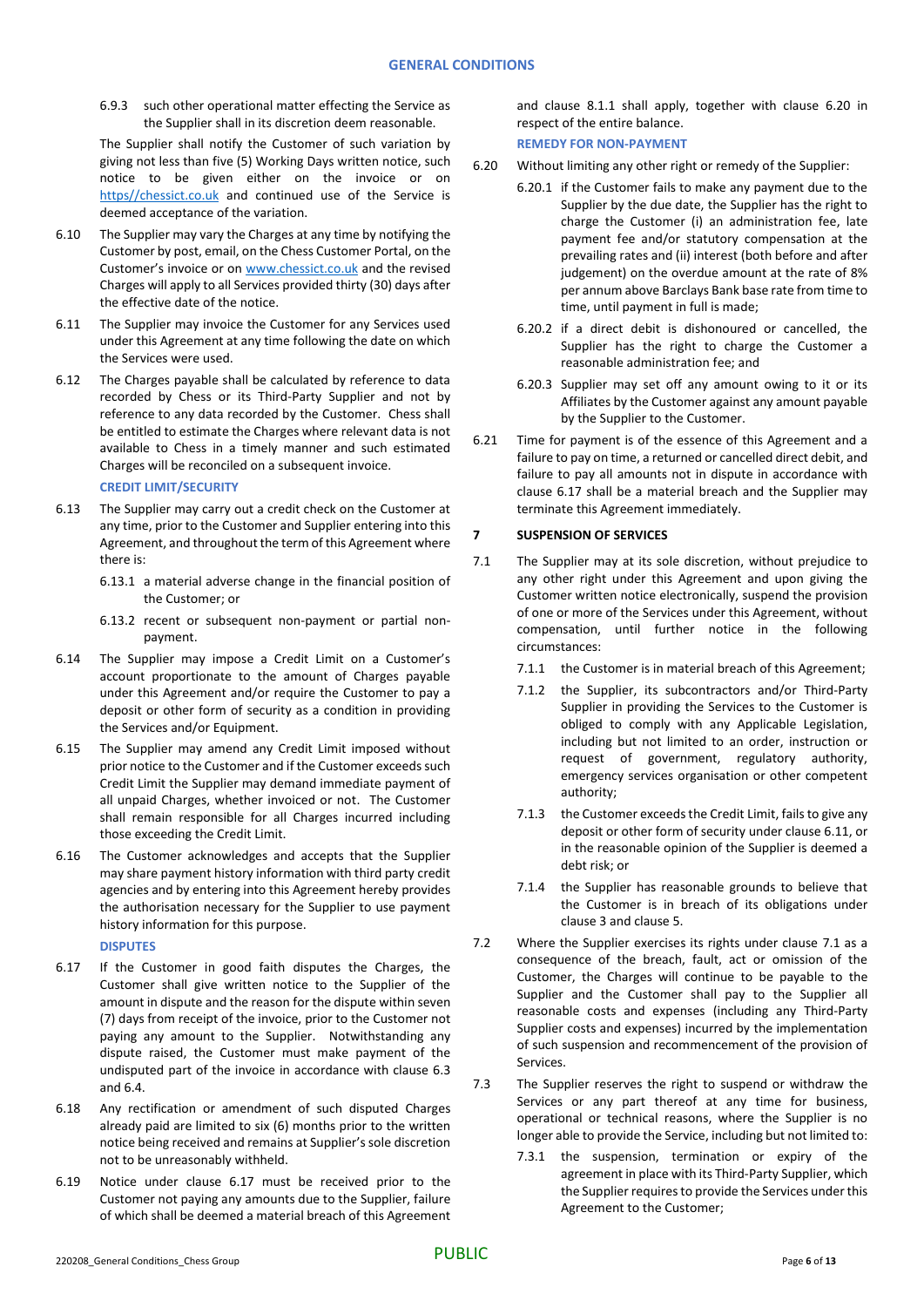- 7.3.2 the withdrawal or significant changes to the technology used to provide the Services; or
- 7.3.3 as the Charges to the Customer are not, in the reasonable opinion of the Supplier, sufficient to ensure that the provision of Services continue to be commercially viable for the Supplier;

and for which the Supplier is unable to find a replacement Third-Party Supplier having used its reasonable commercial endeavours, the Supplier may terminate this Agreement in accordance with claus[e 8.3.](#page-6-2)

## <span id="page-6-0"></span>**8 TERMINATION**

- <span id="page-6-4"></span><span id="page-6-3"></span><span id="page-6-1"></span>8.1 Either party shall be entitled to terminate this Agreement immediately by giving written notice to the other party if:
	- 8.1.1 the other party commits a continuing or material breach of this Agreement and, if the breach is capable of remedy, fails to remedy such breach within fourteen (14) days after written notice giving full particulars of the breach and requiring it to be remedied;
	- 8.1.2 an event under clause [9.6](#page-7-0) prevents the performance of the whole or a substantial part of the other party's obligations in relation to that Service for a continuous period of ninety (90) days after the date on which it should have been performed;
	- 8.1.3 an administrator takes possession, or a receiver is appointed over any of the property or assets of the other party, the other party makes a voluntary arrangement with its creditors or becomes subject to an administration order, the other party becomes bankrupt or goes into liquidation (except for the purposes of a solvent amalgamation, reconstruction or other reorganisation and where the company resulting from the reorganisation effectively agrees to be bound by or to assume the obligations of the other party under this Agreement); or
	- 8.1.4 the other party ceases, or threatens to cease, to carry on business.
- 8.2 For the purposes of clause [8.1,](#page-6-3) a breach shall be considered capable of remedy if the party in breach can comply with the provision in question in all respects other than as to the time of performance (provided that time of performance is not of the essence).
- <span id="page-6-2"></span>8.3 The Supplier may terminate this Agreement immediately by giving notice in writing to the Customer if:
	- 8.3.1 any licence, approval, agreement or any approval under which the Supplier has the right to provide the Services under this Agreement is revoked, amended or otherwise ceases to be valid;
	- 8.3.2 where the Supplier has exercised its rights in accordance with clause [7.3](#page-5-1) and has not been able to appoint a replacement Third-Party Supplier;
	- 8.3.3 where the Supplier is instructed by any competent legal or regulatory authority to cease provision of the Services to the Supplier;
	- 8.3.4 in the reasonable opinion of the Supplier, the Customer is suspected of involvement with fraud or attempted fraud in connection with the use of the Services and/or Equipment or this Agreement;
	- 8.3.5 if the Customer is in breach of this Agreement in such a way that the Supplier may be in breach of any Applicable Law and/or in breach of any agreements with its third-party providers required to provide the Services;
- 8.3.6 where the Customer commits persistent non-material breaches (which in aggregate amount to a material breach);
- 8.3.7 the Customer fails to pay the Supplier, or the Supplier reasonably suspects that the Customer is unable to pay or is refusing to pay the Charges in accordance with this Agreement; and
- 8.3.8 a Change of Control takes place or is proposed.
- 8.4 A waiver by either party of a breach of a provision of this Agreement shall not be considered as a waiver of a subsequent breach of the same or another provision.
- 8.5 The Customer may terminate this Agreement by giving the Supplier not more than sixty (60) days and not less than one (1) months written notice, unless otherwise stated in the applicable Order or Schedule for convenience before the end of the Minimum Term.
- 8.6 Where the Customer moves the Services or part thereof away from the Supplier, the Supplier reserves the right (in addition to its rights under clause 8.7) to charge the Customer for the Services or part thereof in accordance with clause 8.7 and to amend Charges to the Customer for the remaining Services to its standard published Tariffs.
- 8.7 If this Agreement is terminated prior to the expiry of the Minimum Term or Successive Term other than where the Customer terminates under clause [8.1,](#page-6-3) and where the Supplier terminates under clauses 8.3.1 to 8.3.3, the Supplier may invoice the Customer the Termination Charges as further defined in **Schedule 3 (Service)**. The Customer agrees that the Termination Charges are a fair assessment of the losses and damage that the Supplier will suffer as a result of the termination.

#### **CONSEQUENCES OF TERMINATION**

- 8.8 In the event of termination by either party for any reason, the Supplier shall be entitled to recover from the Customer:
	- 8.8.1 any outstanding unpaid invoices and interest and, in respect of the Services supplied but for which no invoice has been submitted, the Supplier may submit an invoice, which shall be payable immediately on receipt;
	- 8.8.2 the Ancillary Equipment or the cost incurred effecting the return or collection in accordance with clause 4.9.11 and where the Customer fails to co-operate with such return or collection, payment of the Non-Return Charge;
	- 8.8.3 any Hardware provided free of charge or payment of a sum equal to the value of the Hardware as at the date it should have been returned in accordance with clause 4.12;
	- 8.8.4 all liabilities, claims, costs, losses and expenses incurred and/or accrued by the Supplier;
	- 8.8.5 any committed costs or losses payable to a Third-Party Supplier incurred as a result of such termination, which the Supplier cannot reasonably mitigate;

continued use of the Service following termination will result in the Supplier levying its standard published Tariffs for all Services used, which shall be payable immediately upon demand by the Supplier.

8.9 Termination of this Agreement shall not affect any rights, remedies, obligations or liabilities of the parties that have accrued up to the date of termination or expiry, including the right to claim damages in respect of any breach of this Agreement which existed at or before the date of termination or expiry.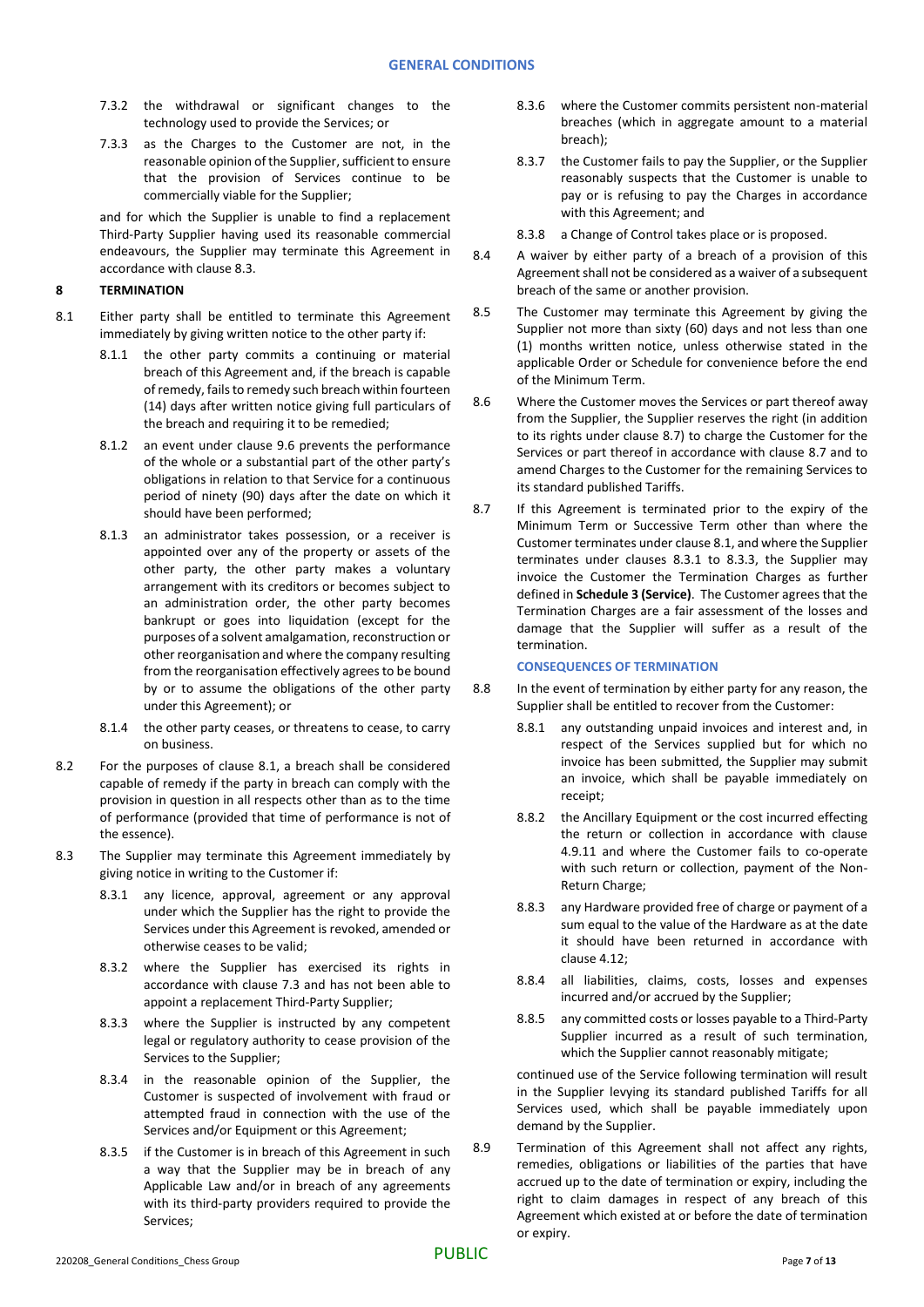- 8.10 Termination of this Agreement for whatever reason shall not operate to affect any provisions that expressly or by implication survive termination**.**
- 8.11 Until such time as the Customer has transferred to a new supplier, the Supplier shall be entitled to amend the Charges to its standard published Tariffs upon giving the Customer one (1) months written notice of any such change and shall be effective for the provision of Services after the date of termination or expiry.

## **9 LIABILITY**

- 9.1 Except as expressly stated in this Agreement, all warranties and conditions whether express or implied by statute, common law or otherwise are hereby excluded to the extent permitted by law.
- <span id="page-7-1"></span>9.2 Nothing in this Agreement shall exclude or restrict in any way the liability of either party arising from or in connection with:
	- 9.2.1 death or personal injury caused by its negligence, or that of its employees, agents or sub-contractors (as applicable); or
	- 9.2.2 fraud, Fraudulent Activity or fraudulent misrepresentation by it or its employees, agents or sub-contractors (as applicable); or
	- 9.2.3 any other liability which cannot be excluded or limited by Applicable Law.
- 9.3 Subject to claus[e 9.2,](#page-7-1) neither party shall be liable to the other party in contract, tort or otherwise for any:
	- 9.3.1 loss of business;
	- 9.3.2 loss of revenue;
	- 9.3.3 loss of profit;
	- 9.3.4 loss of use or corruption of software, data or information;
	- 9.3.5 loss of contracts;
	- 9.3.6 loss of anticipated savings;
	- 9.3.7 indirect, consequential or special loss or damage; or
	- 9.3.8 loss arising from the loss or degradation of data
- <span id="page-7-2"></span>9.4 Each Party's liability in tort, contract or otherwise arising out of or in connection with the performance of its obligations under this Agreement shall be limited in aggregate to a sum equal to the Charges payable under this Agreement during the calendar year which the relevant claim arises or two million pounds (£2,000,000) whichever is the lower.
- 9.5 The Supplier's liability to pay or credit any Service Credits to the Customer will be counted and calculated for the purpose of the Supplier's maximum liability under clause [9.4](#page-7-2) and shall be the Customer's sole remedy for the Supplier's failure to meet the Service Levels.
- <span id="page-7-0"></span>9.6 Neither party shall be liable for any failure or delay in performance of this Agreement which is caused by circumstances beyond the reasonable control of a party, including without limitation, any act of God, lightening, flood, exceptionally severe weather, subsidence, fire, explosion, war, civil disorder, acts of terrorism, nuclear, biological or chemical incident, national or local emergency, statutory obligation, failure or shortage of power supplies, trade dispute, any act or omission of any competent legal or regulatory authority, or supply of services by third parties.
- 9.7 In the event that any of the circumstances under clause [9.6](#page-7-0) continues for a period of ninety (90) days, the other party will have the right to terminate in accordance with claus[e 8.1.2.](#page-6-4)

## <span id="page-7-4"></span>**10 DATA PROTECTION**

### **COMPLIANCE WITH DATA PROTECTION LEGISLATION**

- 10.1 The parties acknowledge and agree that the Customer is the Controller, the Supplier is the Processor for the purposes of Processing Personal Data pursuant to this Agreement.
- 10.2 The Customer shall at all times comply with all Data Protection Legislation in connection with the Processing of Personal Data and shall ensure that all instructions given to by the Supplier in respect of Personal Data (including the terms of this Agreement) shall at all times be in accordance with Data Protection Legislation.
- 10.3 The Supplier shall process Personal Data in compliance with the obligations placed on it under Data Protection Legislation and the terms of this Agreement.

### **INSTRUCTIONS**

- 10.4 The Supplier shall:
	- 10.4.1 use Personal Data where needed for the purposes, duration and in accordance with the terms, of this Agreement, or where the Processing is in the Supplier's legitimate interest as further detailed within its Privacy Policy;
	- 10.4.2 only process (and shall ensure Supplier personnel only process) the Personal Data as a Processor for the purposes described in this Agreement, in accordance with the Supplier's Privacy Policy or as otherwise provided by the Data Protection Legislation, in which case the Supplier will inform the Customer of that legal requirement before Processing (unless Applicable Law prohibits the Supplier from doing so on important grounds of public interest);
	- 10.4.3 ensure that all Supplier personnel Processing Personal Data are bound by duties of confidentiality, and shall only Process the same as is necessary for the purposes of this Agreement;

# **TECHNICAL AND ORGANISATIONAL MEASURES**

10.5 The Supplier shall, taking into account the state of technical development and the nature of Processing, implement and maintain appropriate technical and organisational measures to protect the Personal Data against unauthorised or unlawful Processing, destruction or accidental loss, alteration, or unauthorised disclosure of the Personal Data.

# **SUB - PROCESSING**

- <span id="page-7-3"></span>10.6 The Supplier shall:
	- 10.6.1 not permit, except where necessary by a Third-Party Supplier for the provision of Services, any Processing of Personal Data by any agent, sub-contractor or other third party (except its Sub-Processors' own employees in the course of their employment that are subject to an enforceable obligation of confidence with regards to the Personal Data) except as stated in the Privacy Policy;
	- 10.6.2 in the event the Customer consents to the use of a Sub-Processor pursuant to sub-claus[e 10.6.](#page-7-3)1above, prior to the relevant Sub-Processor carrying out any Processing activities in respect of the Personal Data, appoint each Sub-Processor under a written contract containing materially the same obligations as under this claus[e 10](#page-7-4) that is enforceable by the Supplier and ensure that each Sub-Processor complies with all such obligations; and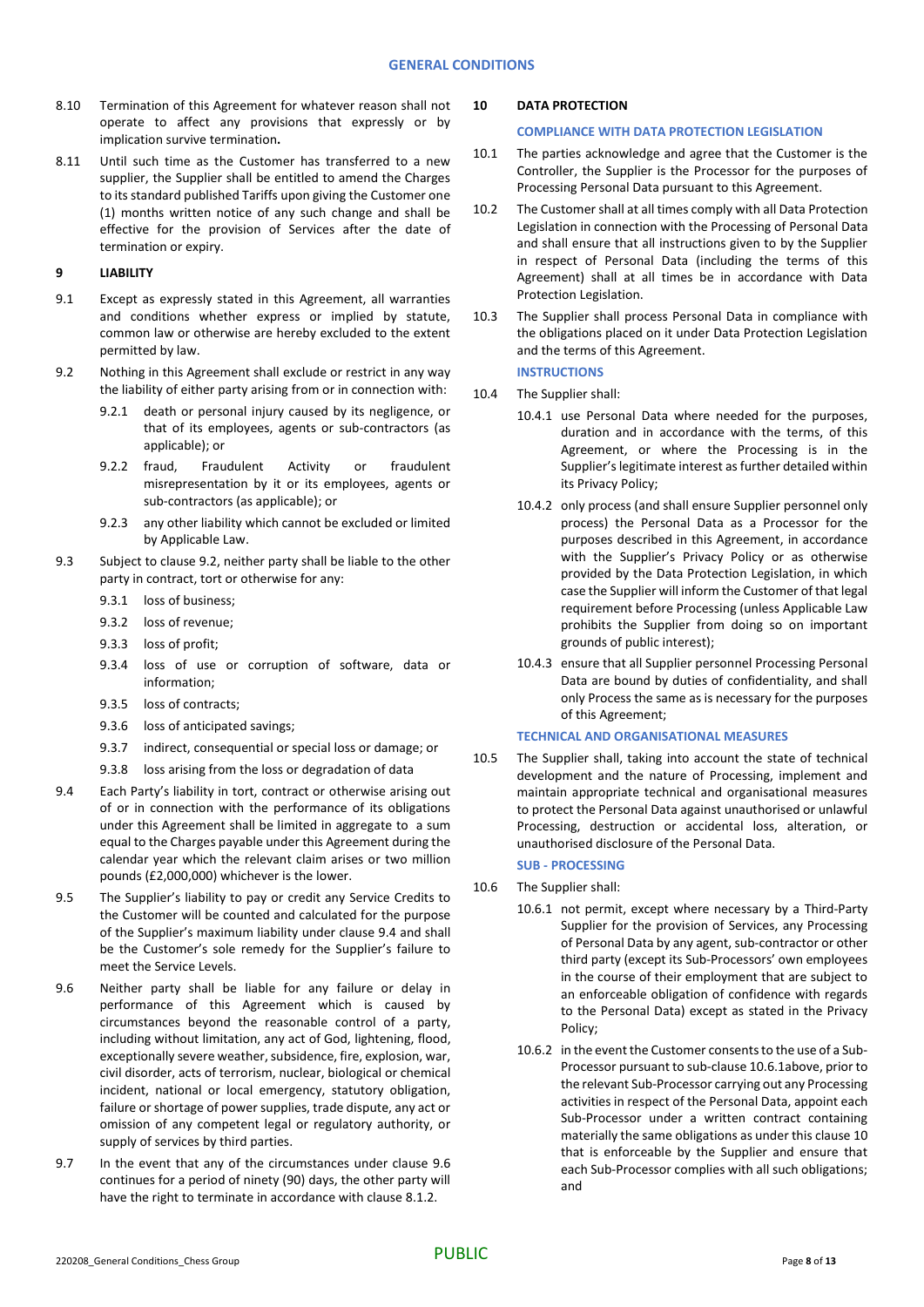- 10.6.3 remain liable to the Customer under this Agreement for all the acts or omissions of each Sub-Processor as if they were its own;
- 10.6.4 ensure that all persons authorised by the Supplier or any Sub-Processor to process Personal Data are subject to a binding written contractual obligation to keep the Personal Data confidential.

**CO-OPERATION**

- 10.7 The Supplier shall (at the Customer's cost):
	- 10.7.1 assist the Customer with the Customer's obligations pursuant to Articles 32 and 36 of the GDPR (and any similar obligations under applicable Data Protection Legislation) taking into account the nature of the Processing and the information available to the Supplier; and
	- 10.7.2 taking into account the nature of the Processing, assist the Customer (by appropriate technical and organisational measures), in so far as is possible, for the fulfilment of the Customer's obligations to respond to requests for exercising the Data Subjects' rights under Chapter III of the Data Protection Legislation in respect of any Personal Data.

## **NOTIFICATION OF BREACHES**

- 10.8 The Supplier shall where required by law:
	- 10.8.1 notify the Customer without undue delay and in writing on becoming aware of any Personal Data Breach in respect of any Personal Data; and
	- 10.8.2 co-operate with the Customer and provide assistance as may be reasonably required in the investigation, remediation and mitigation of the Personal Data Breach.

**AUDIT**

10.9 The Supplier shall, in accordance with Data Protection Legislation, make available to the Customer such information that is in its possession or control as is necessary to demonstrate the Supplier's compliance with the obligations placed on it under this clause 10 and to demonstrate compliance with the obligations on each party imposed by Article 28 of the GDPR and allow for and contribute to audits, including inspections, by the Customer (or another auditor mandated by the Customer) for this purpose (subject to a maximum of one (1) audit request in any 12 month period under this clause 10.9.

#### **CONSEQUENCES OF TERMINATION**

10.10 Upon termination or expiry of this Agreement, at the Customers' cost and the Customers' option, the Supplier shall either return all the Protected Data to the Customer or securely dispose of the Protected Data (and thereafter promptly delete all existing copies of it) except to the extent that any Applicable Law requires the Supplier to store such Protected Data. This clause 10.10 shall survive termination and expiry of the Agreement.

# **INTERNATIONAL TRANSFERS**

- 10.11 The Supplier shall not transfer or otherwise process Personal Data outside the UK or EEA unless:
	- 10.11.1 the Supplier is processing Personal Data in a territory which is subject to a current finding by the UK under Data Protection Legislation that the territory provides adequate protection for the privacy of individuals; or
- 10.11.2 the Supplier transfers Personal Data under the UK's Standard Contractual Clauses or the ICO International Data Transfer Agreement approved for the transfer of Personal Data outside the EEA and the UK; or
- 10.11.3 the transfer otherwise complies with Data Protection Legislation.

# **11 INTELLECTUAL PROPERTY**

- 11.1 All Intellectual Property Rights in the Services and/or Documentation will be owned by the Supplier and its Affiliates, save to the extent that any of the same contain Intellectual Property Rights owned by a Third-Party Supplier, where the Supplier shall use all reasonable endeavours to procure the grant of a similar licence.
- <span id="page-8-1"></span>11.2 The Supplier hereby grants to the Customer a non-exclusive, non-transferable royalty free licence to use the Supplier's Intellectual Property Rights within the United Kingdom, subject to the Customers compliance with the terms of this Agreement, solely as necessary for the use of the Services and/or Documentation.
- 11.3 The Customer shall not at any time have the right under this Agreement to sub-license, assign or otherwise transfer the rights granted in claus[e 11.2.](#page-8-1)
- 11.4 If this Agreement is terminated for whatever reason, this licence will automatically terminate.
- 11.5 Nothing in this Agreement shall entitle the Customer to any rights in the Intellectual Property Rights of the Supplier, its Affiliates or third-party licensors, nor to any goodwill attached thereto and the Customer further acknowledges that it shall not acquire any rights in respect of the same. **SOFTWARE**
- <span id="page-8-0"></span>11.6 Where the Supplier has provided Software and/or Documentation necessary for the Customer to make reasonable use of the Services and/or Equipment, the Customer acknowledges and agrees that:
	- 11.6.1 the ownership of and all Intellectual Property Rights in the Software and Documentation remains with the Supplier or its licensors;
	- 11.6.2 the Supplier grants a non-exclusive, non-transferable limited right to use the Software and/or Documentation to the Customer, solely as necessary for the provision of the Service in accordance with the terms of this Agreement. The Customer hereby agrees to comply with the provisions of any Third-Party Software licence as provided for in clause[s 3.12](#page-1-0) t[o 3.15](#page-1-1) inclusive, which will automatically terminate on expiry or termination of this Agreement;
	- 11.6.3 it will not make any modifications to the Software or Documentation;
	- 11.6.4 it will not (and shall not permit any third party to) copy, adapt, reverse engineer, decompile, disassemble, modify or make error corrections to the Software in whole or part except as permitted by law;
	- 11.6.5 it will not rent, lease, lend, make available or distribute the Software or Documentation, assign the benefit or subcontract the burden of this Agreement in whole or part or allow the Software to become the subject of any charge, lien or encumbrance;
	- 11.6.6 it shall not (and shall not permit any third party to) export the Software, Documentation or any hardware upon which the Software is embedded, out of the UK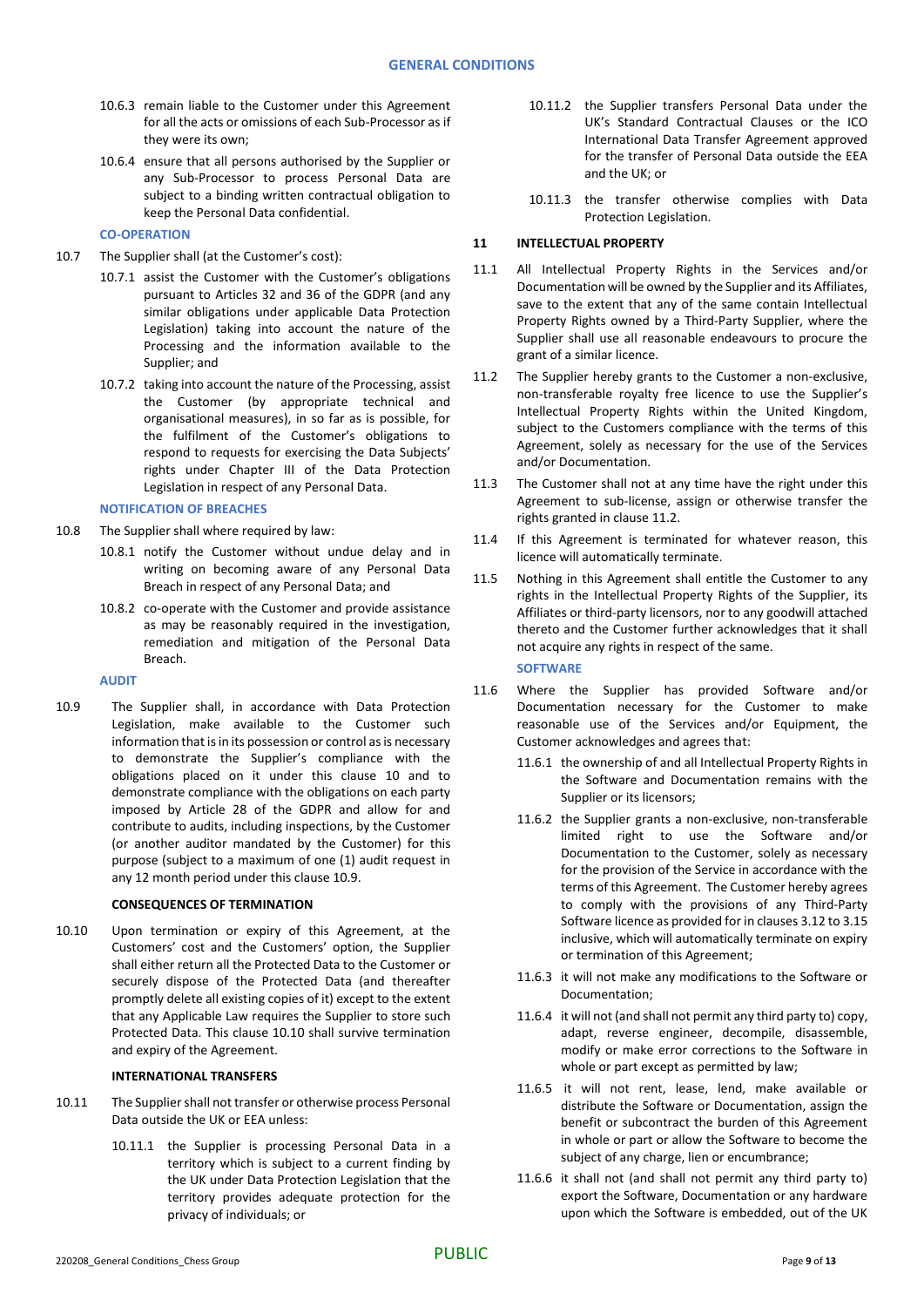without the prior written consent of the Supplier or any licensor;

- 11.6.7 it will not modify, obscure or remove any copyright or<br>proprietary notices on the Software or notices on the Software or Documentation;
- 11.6.8 it permits the Supplier or the Software licensor, upon reasonable notice to enter during Normal Working Hours any premises owned or controlled by the Customer in order to review the Customer's use of the Software and/or the Documentation and ensure that the Customer is using the same in accordance with this Agreement;
- 11.6.9 it shall not resell the Services or sub-licence any Software to any third party, without the Supplier's express consent. Such consent shall be at the Supplier's sole discretion and subject to the Customer entering into a separate licence;
- 11.6.10the Supplier does not warrant that the Software or Documentation is error free and the Customer hereby agrees to make proper back-ups of all data, and;
- 11.6.11it shall be responsible, unless otherwise included in **Schedule 4 (Support Services)** for applying patches, fixes or other temporary repairs and preventative maintenance to the Software to maintain the Software to the licensor's published specifications or as otherwise applicable to the provision of the Services.
- 11.7 The Customer will not, and will procure that none of its employees, subcontractors, agents or any third party authorised to use the Service and/or Software, infringe any Intellectual Property Rights owned by the Supplier, its Affiliates or third-party licensors.
- 11.8 The Customer shall, at all times during and after termination or expiry of this Agreement, indemnify and keep indemnified the Supplier, its Affiliates or third-party licensors against all losses, damages, costs or expenses and other liabilities (including legal fees) incurred by, awarded against or agreed to be paid by the Supplier, its Affiliate or third-party licensors arsing from any claim made against the Supplier, its Affiliate or third-party licensors due to:
	- 11.8.1 the Customer amending or in any way altering the Software or Documentation;
	- 11.8.2 using it for a purpose not permitted by this Agreement, and;
	- 11.8.3 for actual or alleged infringement of a third party's Intellectual Property Rights
	- arising out of, or in connection with, the use of the Services.
- 11.9 If the Customer becomes aware of any breach of third party rights, as a consequence of the Customer's use or possession of the Software and/or the Documentation in accordance with the terms of the Agreement, the Customer agrees that it shall:
	- 11.9.1 give the Supplier notice of any such claim within fourteen (14) days of the date on which the Customer is first given notice that the claim has been made:
	- 11.9.2 allow the Supplier or its Software licensors to have sole conduct of the defence or settlement of any such claim, and;
	- 11.9.3 provide the Supplier with all reasonable assistance in conducting the defence or settlement of any such claim and shall make no prejudicial statement or admission of liability.
- 11.10 For the avoidance of doubt, the Supplier shall have the right at our sole option and expense where there has been a breach as referred to in clause 11.9, to:
	- 11.10.1 procure the right for the Customer to continue using the Software and/or the Documentation so that it such use is no longer infringing;
	- 11.10.2 modify the Services, Software and/or the Documentation so that they become noninfringing without material diminution in their performance or specification so that the provision of the Services is not materially adversely affected.
- 11.11 Upon termination of this Agreement, the Customer's right to use the Software and/or Documentation shall cease and the Customer shall, at the Supplier's absolute discretion, promptly return, or if requested, destroy all copies of the Software and/or Documentation held by the Customer that is in a tangible form, including Software and/or Documentation stored on electronic or optical devices, whether in digital format or otherwise.

# <span id="page-9-2"></span>**12 CONFIDENTIALITY**

- <span id="page-9-1"></span>12.1 Neither party will disclose the other party's Confidential Information to any person, except such of its employees, officers, representatives or advisers who need to know the relevant Confidential Information for the purposes of the performance of any obligations under this Agreement, except as permitted by claus[e 12.2.](#page-9-0)
- <span id="page-9-0"></span>12.2 Nothing in clause [12.1](#page-9-1) shall prevent the use or disclosure of any information which:
	- 12.2.1 is or becomes generally available to the public other than as a result of a breach of an obligation under this claus[e 12;](#page-9-2)
	- 12.2.2 is acquired from a third party who owes no obligation of confidence in respect of the information;
	- 12.2.3 is or has been independently developed by the recipient without use of the other party's Confidential Information; or
	- 12.2.4 is required by any court, governmental or regulatory authority, relevant stock exchange or where there is a legal duty or requirement to disclose such Confidential Information.
- 12.3 This clause [12](#page-9-2) will bind the parties during the term of this Agreement and for a period of two (2) years following termination of this Agreement.

# **13 DISPUTE RESOLUTION**

- 13.1 The parties shall use all reasonable endeavours to resolve any dispute or claim in accordance with the Customer Complaints Code and in good faith.
- <span id="page-9-3"></span>13.2 Where a dispute or claim arises between the parties that cannot be resolved between the parties as set forth in the Customer Complaints Code, either party may;
	- 13.2.1 escalate the dispute to the Director's Office; and
	- 13.2.2 if the dispute is not resolved under clause [13.2.1,](#page-9-3) either party may refer the dispute to an alternative dispute resolution method, which is agreed as appropriate.
- 13.3 Where the Customer is a Microenterprise or Small Enterprise Customer or a Non-for-Profit Customer, the Customer shall have the right to take unresolved complaints to an approved alternative dispute resolution agency eight (8) weeks after the compliant was made. CISAS is an independent approved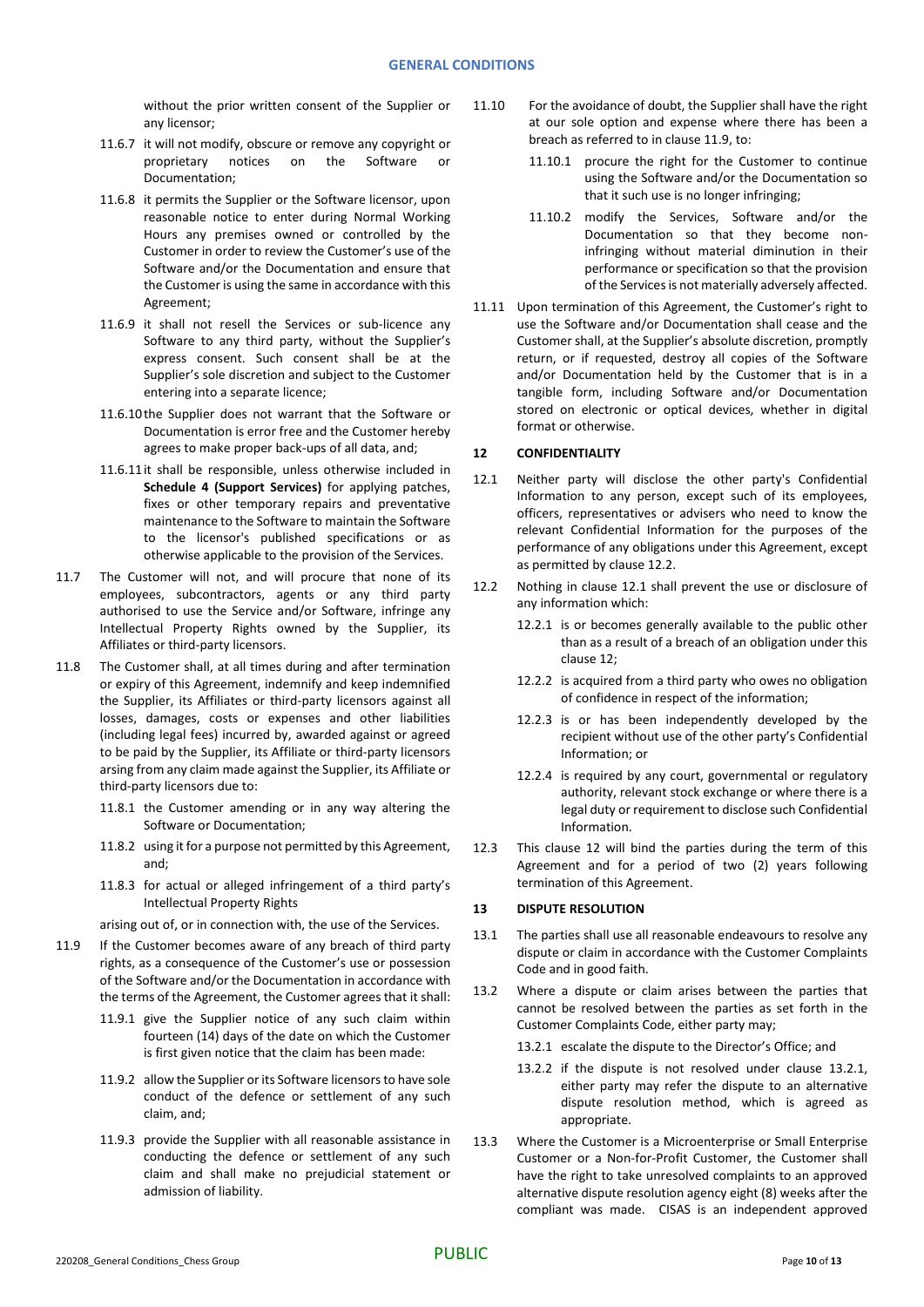alternative dispute resolution agency which provides this service free of charge.

# <span id="page-10-0"></span>**14 NOTICES**

- 14.1 Unless provided for elsewhere in this Agreement, all formal written notices or instructions given under this Agreement shall be in writing and shall be sent by:
	- 14.1.1 the Supplier to the Customer by post to its principal place of business or such other address as may at the relevant time have been notified pursuant to this clause [14](#page-10-0) to the Supplier, and shall be deemed as served on the second day after the same has been posted, on the Customer's invoice, by email, on the Chess Customer Portal or on its website www.chessICT.co.uk ; or
	- 14.1.2 the Customer to the Supplier by recorded delivery to its principal place of business or such other address as may at the relevant time have been notified pursuant to this claus[e 14](#page-10-0) to the Customer and shall be deemed as served at the time of delivery.

# **15 ASSIGNMENT AND SUBCONTRACTING**

- 15.1 The Customer shall not assign, subcontract or encumber any right or obligation under this Agreement, in whole or in part, without the Supplier's prior written consent (such consent not to be unreasonably withheld or delayed).
- 15.2 The Supplier may at any time:
	- 15.2.1 assign, mortgage, charge, declare a trust over or deal in any other manner with any or all of its rights under this Agreement, and/or
	- 15.2.2 provide the Services to the Customer directly and/or through its Affiliates, suppliers, subcontractors and agents,

without prior written notice of such dealing to the Customer, provided that the Supplier remains primarily liable for the acts and omissions of its Affiliates, suppliers, subcontractors and agents.

# <span id="page-10-1"></span>**16 AMENDMENTS**

16.1 Notwithstanding clause [6.10,](#page-5-2) the Supplier reserves the right at its sole discretion to change the Service, any features of the Service, Equipment, Charges and/or the terms and conditions of this Agreement by giving the Customer not less than thirty (30) days' notice, by post, email, by publishing a notice on the Customer's invoice, the Chess Customer Portal and/or on its website a[t https://chessict.co.uk/legal/.](https://chessict.co.uk/legal/)

# **17 THIRD PARTIES**

17.1 Except as expressly provided for in this Agreement, a person who is not a party to this Agreement shall not have any rights under the Contracts (Rights of Third Parties) Act 1999 to enforce any of the provisions of this Agreement.

# **18 WAIVER**

- 18.1 A waiver by either Party of a breach of a provision of this Agreement shall not be considered as a waiver of a subsequent breach of the same or another provision of this Agreement.
- 18.2 No failure, delay or omission by either party in exercising any right, power or remedy provided under this Agreement or by law shall operate as a waiver of that or any other right or remedy, nor shall it preclude or restrict any future exercise of that or any other right or remedy.
- 18.3 The Customer must bring any legal proceedings against the Supplier in connection with this Agreement within twelve (12)

months from the date which the Customer first became aware or ought reasonably to have become aware of the facts giving rise to the liability or potential liability of the Supplier or within the statutory limitation period, whichever is the earlier.

# **19 SEVERANCE**

19.1 If any provision of this Agreement (or part of any provision) is held by a court or other competent authority to be invalid or unenforceable in whole or in part, the validity and enforceability of any other provision of this Agreement and the remainder of the provision shall not be affected.

# **20 ENTIRE AGREEMENT**

- 20.1 The terms and conditions of this Agreement, together with any terms set out in the Order and/or Schedules constitute the entire agreement between the parties, supersede any previous agreement or understanding and, subject to clause [6.10](#page-5-2) and clause [16,](#page-10-1) may not be varied except in writing and signed by the Supplier.
- 20.2 All other terms, express or implied by statute or otherwise, are excluded to the fullest extent permitted by law.
- 20.3 In entering into this Agreement, the Customer acknowledges and agrees that it does not rely on any representations which are not confirmed in the terms and conditions of this Agreement, but nothing in this Agreement affects the liability of either party for fraudulent representation.

# **21 GOVERNING LAW AND JURISDICTION**

21.1 This Agreement shall be governed by and construed in accordance with the laws of England and Wales, and the Customer agrees to submit to the exclusive jurisdiction of the courts of England and Wales.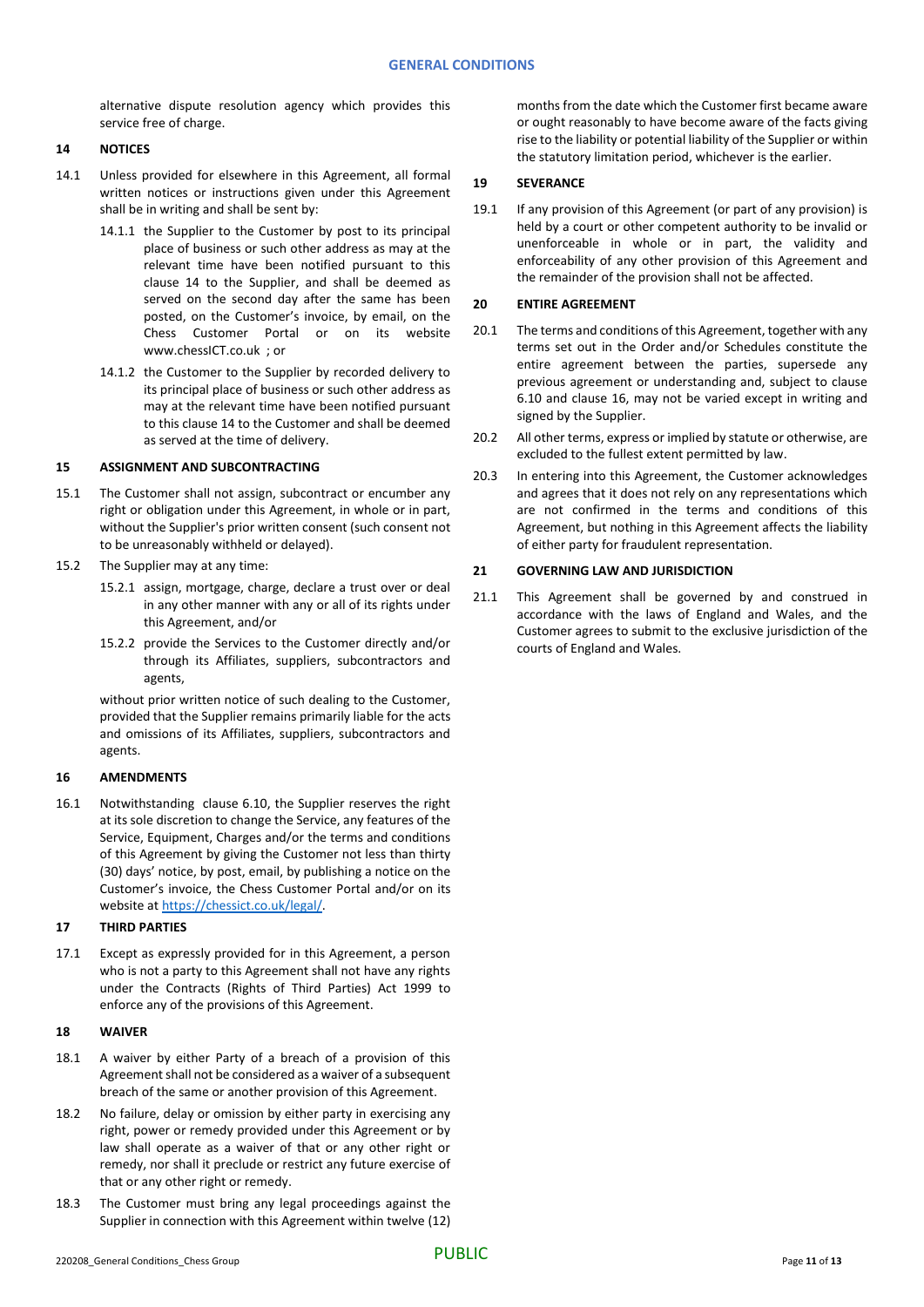**Acceptable Use Policy** shall mean the Supplier's acceptable use policy available at<https://chessict.co.uk/legal/> as may be amended by the Supplier from time to time;

**Affiliate** means, in relation to either Party, a company which is a subsidiary or holding company of it, or any company which, is a subsidiary of any such holding company, "holding company" and "subsidiary" having the meanings ascribed to them in section 1159 Companies Act 2006;

**Agreement** means the agreement between the Customer and Supplier, which includes the terms and conditions of this Agreement, the Schedules (including any annex thereto), the Tariffs and the Order;

**Ancillary Equipment** means the equipment (including any Software) owned and licensed by the Supplier, its subcontractors or Third-Party Supplier and placed on the Customer's premises, which is required to access the Service;

**Applicable Law** means any legislation, authorisations, permissions, rules, regulations, codes of practice, orders and guidelines relating to the provision and/or use of the Services, including any directives or other requirements issued by any regulator from time to time;

**Change of Control** means in relation to the Customer where there is a material change in the exercise, control or holding of the voting shares (unless this is due to an internal group reorganisation);

**Charges** means the fees payable for the Services, Support Services and/or Equipment as set out in the Order, the applicable **Schedule 3 (Services)** and/or **Schedule 4 (Support Services)**, or as published on the Supplier's website at [https://chessict.co.uk/legal/;](https://chessict.co.uk/legal/)

**Confidential Information** means any information of a confidential nature whether disclosed in writing or orally, is expressly stated to be confidential or can reasonably be expected to have been considered confidential, including without limitation, information in relation to a Party's affairs or business or method of carrying on business and the terms of this Agreement;

**Commencement Date** means either;

- (a) the date the Customer is notified by the Supplier that the Service (or any part of the Service, including each Site) will be ready to use, or;
- (b) where Service comprises of multiple Connections, a Connection will be Connected to the Network, or;
- **(c)** if earlier, the date upon which the Customer first uses the Service (or any part of the Service, including each Site) or Connection;

**Connection** means the connection of the Services (or any part thereof, including each Site) to the Network and "Connected" shall be construed accordingly;

**Controller, Data Subject, Personal Data, Processor and Processing** shall have the respective meanings given to them in applicable Data Protection Legislation from time to time (and related expressions, including process, processed, processing and processes shall be construed accordingly) and international organisation and Personal Data Breach shall have the respective meanings given to them in the GDPR;

**Customer Complaints Code** shall mean the Supplier's complaints code available at [https://chessict.co.uk/complaintscode.pdf](https://eur03.safelinks.protection.outlook.com/?url=https%3A%2F%2Fchessict.co.uk%2Fcomplaintscode.pdf&data=02%7C01%7CZahidAli%40ChessICT.co.uk%7C0dfe579643304969db0208d7c1bd2b32%7Cb59cf9cb1b57401482a1df65994c0c69%7C0%7C0%7C637190890534459933&sdata=Hxs8KEYfGkKyOpBsq2mulqaHOa59QojppLfwNrFrvEk%3D&reserved=0) as may be amended from time to time;

**Customer Equipment** means the existing Customer premises equipment and any purchased Hardware (including Software) used by the Customer in connection with the Service, other than the Ancillary Equipment and Rental Equipment;

**Customer Network** means the Customer's physical telecommunications and/or data network infrastructure, systems and Equipment located at the Site to which the Services will be connected;

**Data Protection Legislation** means, as binding on either party or the Services:

- (i) the UK General Data Protection Regulation ("**GDPR**"), the Data Protection Act 2018, and the Privacy and Electronic Communications (EC Directive) Regulations 2003;
- (ii) any laws which implement such laws; and
- (iii) any laws or regulations which replace, extend, re-enact, consolidate or amend any of the foregoing.

**Documentation** means the documentation made available to the Customer by the Supplier or by its suppliers or licensors via MyPortal or such other website address notified to the Customer by the Supplier from time to time, which sets out a technical description of the Services together with manufacturers recommendations and instructions for use of the Services;

**Equipment** means the Customer Equipment, Hardware, Rental Equipment and the Ancillary Equipment and as listed in the Order, or where applicable further detailed in **Schedule 2 (Equipment)**;

**Fair Use Policy** shall mean the Supplier's fair use policy available at <https://chessict.co.uk/legal/> as may be amended by the Supplier from time to time;

**Fraudulent Activity** means any activity which constitutes a threat or breach of security, theft, fraud and/or deception (whether actual or attempted), including but not limited to use of the Services:

- (a) without the Customer's knowledge;
- (b) utilizing the Customer's authentication details; or
- (c) from an authenticated IP address.

**Good Industry Practice** means in relation to any undertaking and any circumstances, the exercise of that degree of skill and care which could be reasonably expected of a highly skilled and experienced professional;

**Hardware** means physical equipment purchased or provided free of charge by the Customer from the Supplier;

**Industry Regulations** means rules and regulations set by relevant industry governing bodies which control and/or govern specific business activities (e.g. The Office of Communications "**Ofcom**";

**Intellectual Property Rights** means any copyright, patent, registered design, design rights, utility models, trademarks, trade secrets, know how, database rights, Confidential Information or any other registered or unregistered intellectual property rights of whatever nature subsisting anywhere in the world;

**Minimum Term** means the initial period of this Agreement as specified in the Order and if not specified shall be the period calculated in accordance with clause 2.1;

**MACD Services** means the provision of "moves, additions, changes and deletions" being engineering services within the scope of this Agreement which the Supplier is requested to carry out by the Customer in accordance with sub-clauses 3.17 to 3.19 inclusive;

**MyPortal**means the Customer's online access to the provision of the Services available through the Supplier's website at [https://chessict.co.uk;](https://chessict.co.uk/)

**Network** means a Third-Party Supplier telecommunications and/or data network providing connectivity to the Service;

**Non-for-Profit Customer** means as defined by the Ofcom General Conditions from time to time and currently means a customer of a communications provider which is a body for which no more than (10) individual work (whether as employees or otherwise but excluding